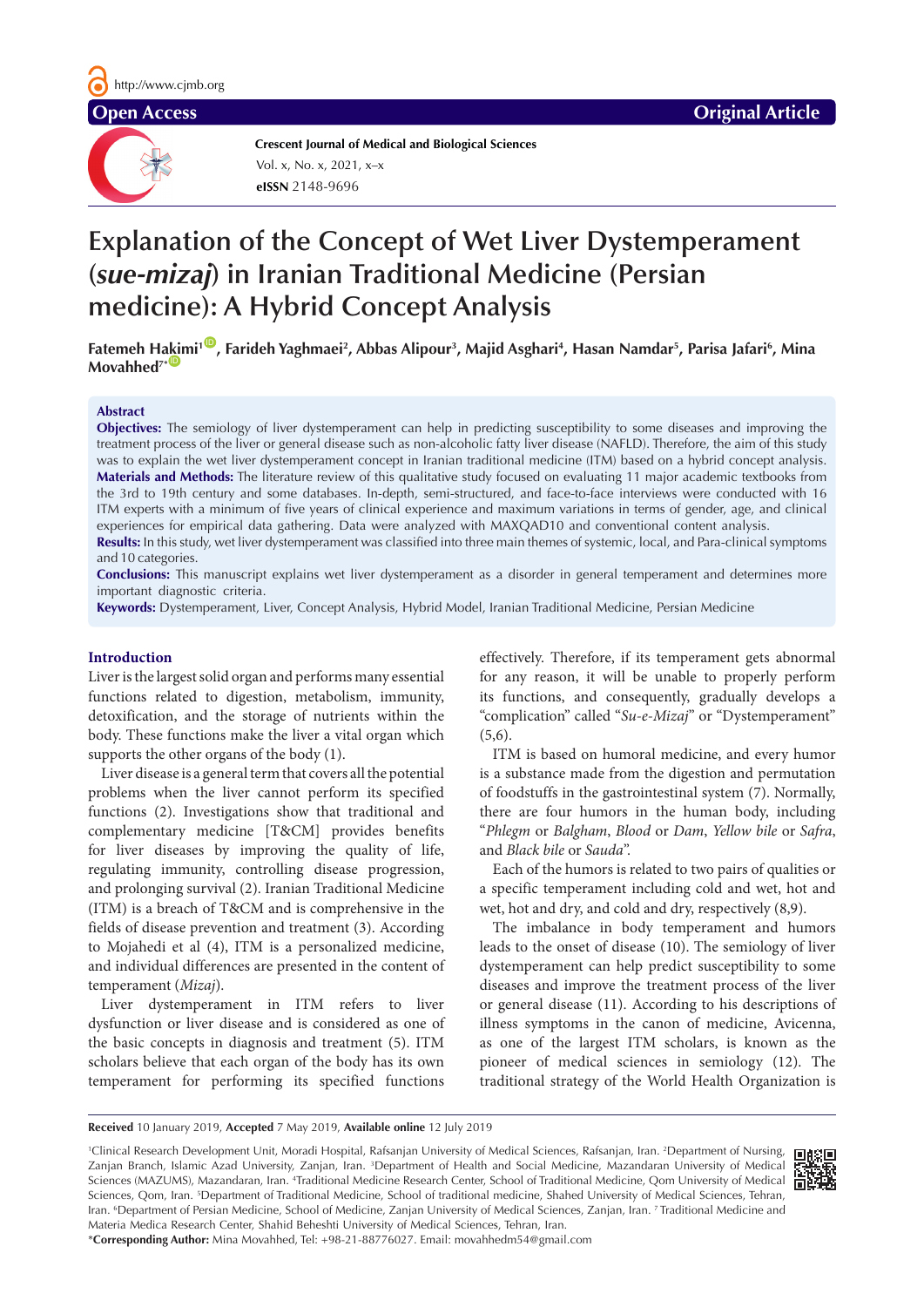#### Key Messages

- This study shows that some traditional diagnostic criteria have not been made applicable today.
- This paper explains wet and dry liver dystemperament as a disorder in general temperament and determines more important diagnostic criteria

the development of strategies for integrating traditional medicine in the health system based on documented medical studies.

In this regard, providing a practical definition of traditional concepts is necessary based on this strategy (13). Therefore, this study aimed at explaining the concept of wet liver dystemperament based on a hybrid concept analysis.

# **Materials and Methods**

This study is a qualitative concept analysis, which is a method of research in qualitative studies and is used to provide an applied definition in relation to health and disease concepts (14). In this study, the concept of wet liver dystemperament was analyzed with a hybrid model.

The method of the hybrid model is oriented toward developing concepts through a qualitative investigation using participant observations and interviews of phenomena taking place in situ. The hybrid model is a combination of two theoretical and empirical phases and provides a complete definition of the concept, in this respect, excels in other ways that do not pay attention to experimental data (15). This model consists of theoretical, field work, and final analysis phases.

#### Theoretical Phase

In this phase, some major academic textbooks of Ph.D. students of traditional medicine from the 3rd century to the 19th century (Table 1), namely, the section related to wet liver dystemperament, were reviewed based on the agreement of 60% of the teamwork. This was performed to investigate the nature of the existing knowledge about the concept of wet liver dystemperament and extract a working definition. PubMed and Google scholar databases were reviewed without year limitations using keywords such as *mizaj*, wet/dry, liver, and temperament. Some of the inclusion criteria were full access to the entire article, the relevance of the article, and English or Persian language of the article.

# Fieldwork Phase *Setting and Sample*

Purposeful sampling (16) was conducted among 16 ITM experts with the maximum variation in terms of gender, age, and clinical experience, and continued to reach data saturation. An inclusion criterion was having at least five years of clinical experience. To reach the maximum variety, experts were selected from both genders and different colleges of traditional medicine.

# *Data Collection*

In this phase, a questionnaire with open and closed questions was developed based on the results of the theoretical phase. In-depth, semi-structured, and face-toface interviews were conducted by the researcher, female, and Ph.D. students of ITM.

In addition to individual interviews, the concepts were explained in expert panel sessions consisting of 10-14 experts by focus group methods. In this phase, three main aspects of wet liver dystemperament underwent further investigation:

- 1. What are the symptoms of the patients with the diagnosis of wet liver dystemperament?
- 2. What are your most important diagnostic criteria?
- 3. How much the expressed symptoms in the texts are applicable in the clinic?

# *Data Analysis*

Interviews were recorded and transcribed with the consent of the participants using the mp3 player. Reminders were also used in the process of collecting and analyzing data. Moreover, the credibility and confirmability of data were performed to increase the rigor of research. Then, coding was done using MAXQAD10 software, and similar codes were grouped as categories, and the main themes were finally extracted accordingly. For data analysis, the conventional content analysis was used according to the proposed process by Elo and Kyngas (17). This approach consists of preparation, organization, and reporting phases, and when the existing theories or research literature are limited, is often appropriate (18).

#### Final Analytic Phase

The results of the theoretical and field work phases were merged, and similarities and differences were identified as well. Eventually, the functional definition of wet liver dystemperament was extracted and presented in the Expert Panel with the presence of 17 ITM experts and confirmed with an agreement of over 60% by the Delphi method.

# **Results**

# Theoretical Phase

In ITM manuscripts, the concept of wet and dry refers to a passive quality or rate of body passivity that can be influenced by various factors. Dry temperament refers to stability and the lack of formation, and wet temperament refers to rapid deformation and the high rate of flexibility in body reactions (6). To the best of our knowledge, this is the first study to clarify the concept of wet liver dystemperament in traditional schools. The working definition of wet liver dystemperament was extracted as follows:

The wet dystemperament of the liver refers to liver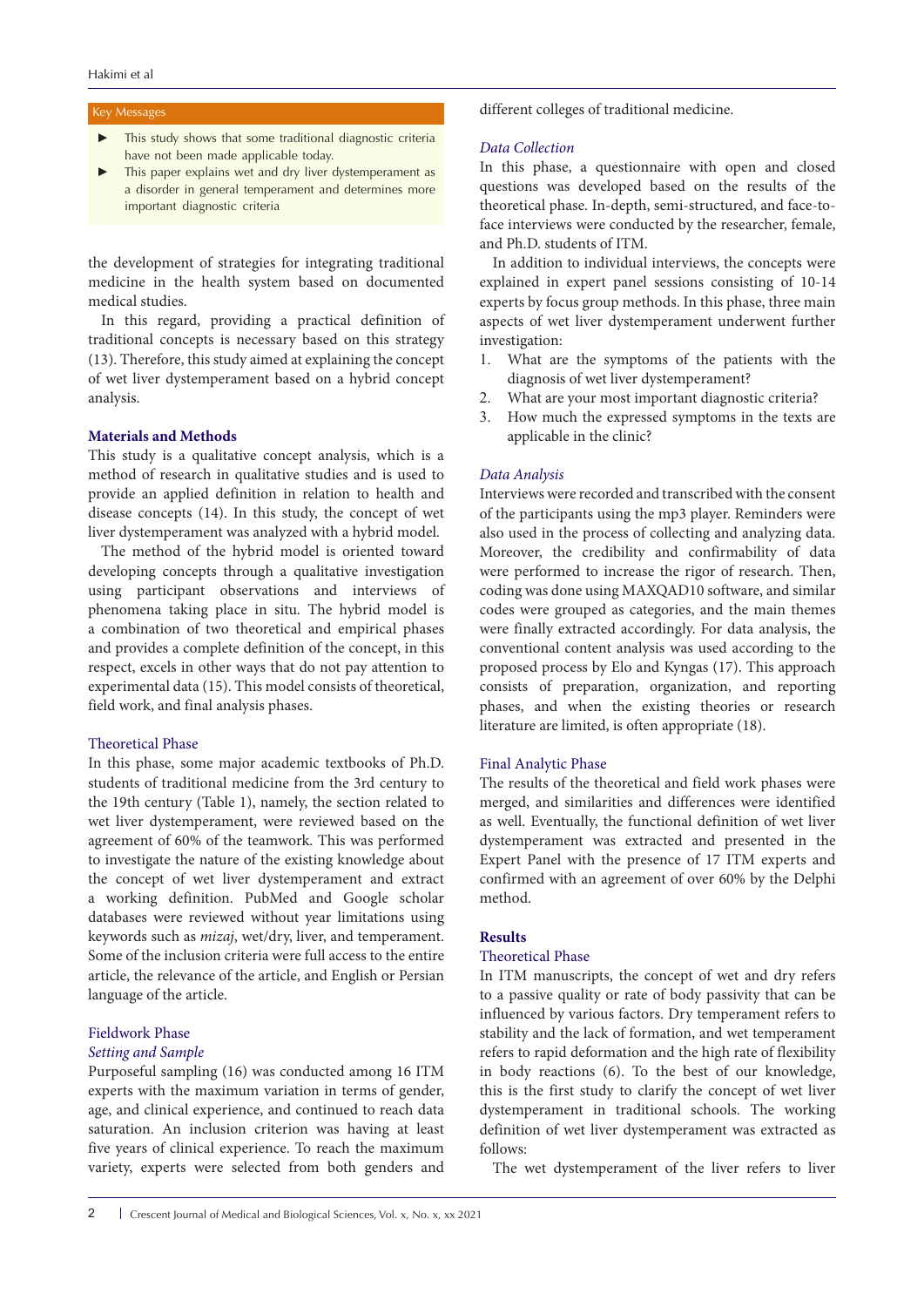**Table 1.** Ten ITM Important Textbooks Used in This Study

|                | <b>Book Name</b>                    | <b>English Name</b>                                         | Author                                   | <b>Author's Years of Life</b> | Language |
|----------------|-------------------------------------|-------------------------------------------------------------|------------------------------------------|-------------------------------|----------|
|                | Firdous al-Hikmah                   | Paradise of Wisdom                                          | Ali ibn Raban Tabari                     | 847-861 AD (30)               | Arabic   |
| 2              | The Kitab al-Mansuri                | Liber Al-Mansuri, a concise handbook<br>of medical sciences | Razi (Razes)                             | 865-925 AD (31)               | Arabic   |
| 3              | Kamel-al-Sanaat al-Tibbiah          | The Perfect Art of Medicine                                 | Majusi Ahwaz (Haly Abbas)                | 949-982 AD (32)               | Arabic   |
| $\overline{4}$ | Hedayat al mota'allemin fi al-tibb  | An educational guide for medical<br>students                | Al-Akhawayni Bukhari                     | $3 - 983$ AD $(33)$           | Persian  |
| 5              | Al-ganun Fi'l-Tibb                  | Canon of medicine                                           | Ibn Sina (Avicenna)                      | 980-1037 AD (5)               | Arabic   |
| 6              | Zakhireye Kharazm Shahi             | Treasure of Kharazm Shah                                    | Hussain Hussaini Jorjani                 | 1042-1137 AD (34)             | Persian  |
| 7              | Sharh qanon Ibn Sina (Sharh Qarshi) | A commentry on Avicenna's canon                             | Ibn Nafis                                | 1213-1288 AD (35)             | Arabic   |
| 8              | Sharh-olasbab va alamat             | Explaining the causes and signs                             | Samarghandi-Nafis ibn Avaz<br>Kermani    | $(15th century)$ $(36)$       | Arabic   |
| 9              | Moalejat-e Aghili                   |                                                             | Aghili Shirazi                           | 18th century (37)             | Persian  |
| 10             | Teb-e-Akbari                        | Akbari's Medicine                                           | Mohammad Akbar Arzani (or<br>Akbar Shah) | 18th century (38)             | Persian  |
| 11             | Exir-e-Azam                         | <b>Great Elixir</b>                                         | A'azam khan Chashti                      | 19th century (39)             | Persian  |

Note. ITM: Iranian traditional medicine.

dysfunction and is accompanied by various symptoms. They include the humid and pale tongue, sialorrhea, decreased thirst, creating great thirst in exposure to heat, puffiness or edema of the face and eyelids, weakness of the body, loose body tissue, especially tissues over the liver, drowsiness and lowed sensation, maldigestion, bradycardia, weak pulse, and flexibility in vessel consistency (flexible pulse). In addition, diarrhea, dilute and light urine, paleness, white or light skin, and occasionally oriental complexion or/and improved general condition of the body by eating dry temperament foods are also observed in these patients. Diagram 1 presents the repetitions of symptoms in different texts based on a kind of summative content analysis.

# Fieldwork Phase

Data saturation was obtained through interviews with 16 interviews. The participants were 11 males and 6 females with an average of 44.5 years old and 15 years of clinical experience from Shahid Beheshti, Tehran, Shahed, Mashhad, Tabriz, Qom, and Babol Universities of Medical Sciences. The interviews were held in sessions of 2-3 hours and a total of 41 hours in their workplace. After analyzing the interviews, some new categories were added to the definition of wet liver dystemperament, which were not mentioned in the texts (Table 2). Figure 1 compares the application of the symptoms in the texts with the clinic.

#### Final Analytical Phase

In the literature review, decreased thirst had the highest score in the diagnosis of wet liver dystemperament. Then, puffiness or edema of the face and eyelids, humid tongue and sialorrhea, and pulse characteristics had the highest citation.

In the interview, puffiness and limb edema, and then decreased thirst, loose body tissue, and weakness or



**Figure 1.** Wet Liver Dystemperament Symptoms Based on a Summative Analysis of Textbooks and Experts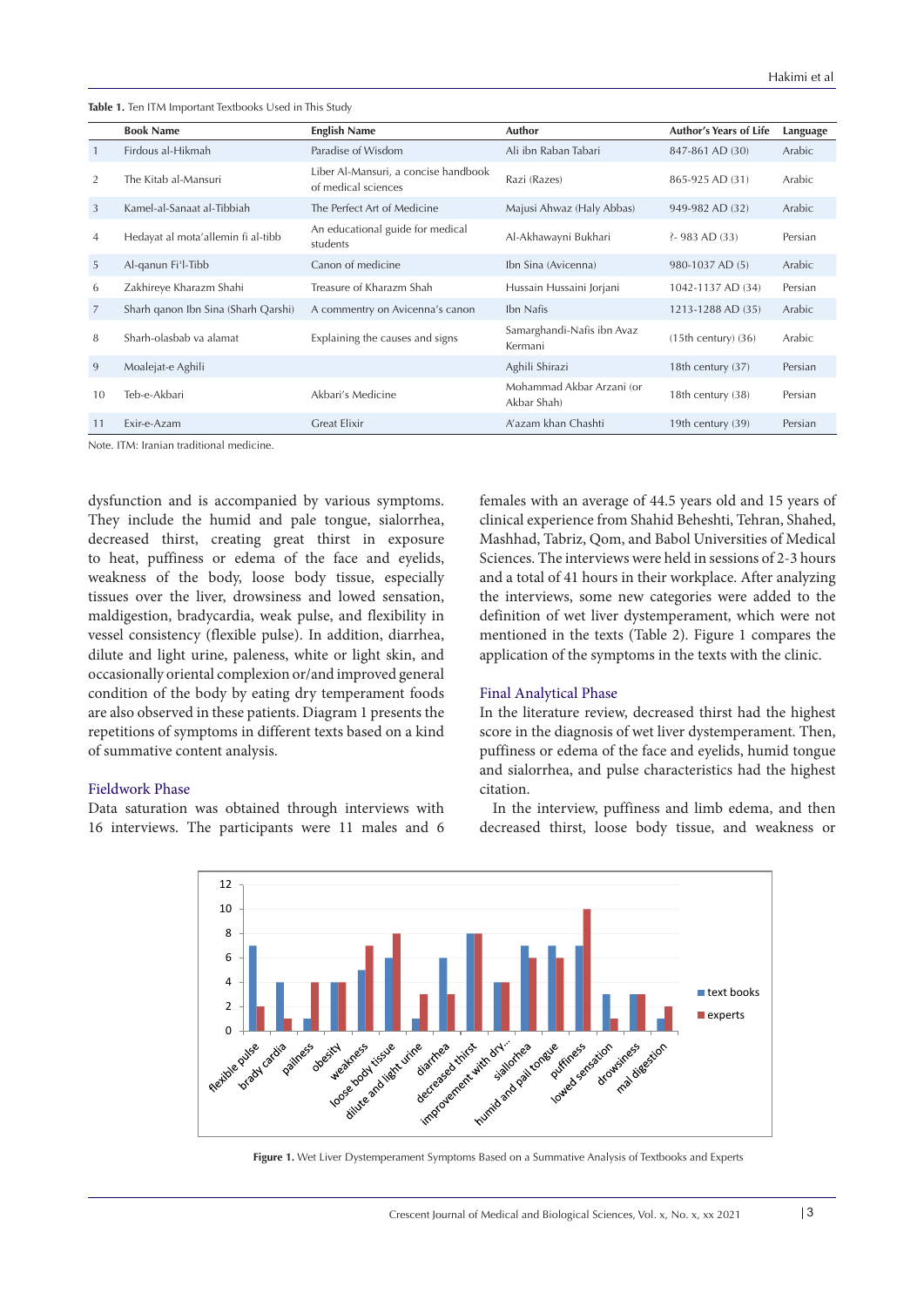#### **Table 2.** Sub-categories and Codes of Wet Liver Dystemperament and Semantic Units

| <b>Subcategories of Wet Liver</b><br>Dystemperament                                                                                       | <b>Some Illustrative Quotations</b>                                                                                                                                                                                                                                                                                                                                                                                                                                                                                                                                                                                                                                                                                                                                                                                                                                                                                                                                                                                                                                                                                                                                                                                  |
|-------------------------------------------------------------------------------------------------------------------------------------------|----------------------------------------------------------------------------------------------------------------------------------------------------------------------------------------------------------------------------------------------------------------------------------------------------------------------------------------------------------------------------------------------------------------------------------------------------------------------------------------------------------------------------------------------------------------------------------------------------------------------------------------------------------------------------------------------------------------------------------------------------------------------------------------------------------------------------------------------------------------------------------------------------------------------------------------------------------------------------------------------------------------------------------------------------------------------------------------------------------------------------------------------------------------------------------------------------------------------|
| Wide and full pulse                                                                                                                       | When the moisture exceeds the normal range, the pulse becomes wide, the wide pulse is pathognomonic of wetness. e1<br>A full pulse can be highly helpful in the diagnosis of wet liver dystemperament. It can be beneficial for the fatty liver or<br>hyperlipidemia. e2                                                                                                                                                                                                                                                                                                                                                                                                                                                                                                                                                                                                                                                                                                                                                                                                                                                                                                                                             |
| Paleness<br>Whiteness of the lips                                                                                                         | In the cold and wet dystemperament of the liver, the skin color becomes pale and white. e4<br>Whitening of the lips is pathognomonic of cold and/or wet dystemperament of the liver. e3                                                                                                                                                                                                                                                                                                                                                                                                                                                                                                                                                                                                                                                                                                                                                                                                                                                                                                                                                                                                                              |
| Obesity talent<br>Abdominal obesity<br>Limb edema                                                                                         | These persons usually have an obesity talent. General obesity without abdominal obesity can differentiate general<br>dystemperament from wet liver dystemperament. e2<br>Limb edema can be a strong indicator of wet liver dystemperament. e5 Swelling of the hands and feet is pathognomonic<br>of the cold and wet liver dystemperament. e2 I know the morning edema as a cold and wet dystemperament of the liver<br>indicator. e3                                                                                                                                                                                                                                                                                                                                                                                                                                                                                                                                                                                                                                                                                                                                                                                |
| Difficulty in starting of physical<br>activity<br>Morning boredom<br>Feeling heaviness<br>Neuropathy<br>Appetite changes<br>Mal digestion | The patient says I feel tired to start work, but when I begin my job, I'll do up to the end. It's hard to find someone who has<br>these characteristics and doesn't have wet liver dystemperament. e6<br>In the mornings, before he starts working and getting warm, he feels heaviness or he cannot get up easily. e2 Feeling<br>heaviness, numbness, or tingling in the entire right side, especially at the right leg, without any discopathy evidence can<br>be due to liver dystemperament. e7<br>He says: "I'm eating like before, but I do not enjoy eating like before." e6<br>In wet liver dystemperament, they are usually looking for something sweet after a meal or tend to have a salty taste. e6<br>Someone who is always hungry despite eating very much, is strongly in favor of wet liver dystemperament. e6<br>Belching 3-4 hours after meal. Sensation of heaviness in the stomach even after 12 hours. e6<br>Sleepiness some hours after a meal can be a sign of weak liver digestion. e8<br>Bloating permanently, occasionally accompanied by spread or transient pain without any specific gastrointestinal<br>symptoms (e.g., heartburn or stomach pain) is a sign of liver maldigestion. e9 |
| Features in the tongue examination                                                                                                        | Severe smooth and thick tongue is observed in wet liver dystemperament. e9<br>In the side of 2/3 posterior junction of the tongue, a delta line is usually found, which is not a continuous line, and the<br>change of color is observable. In addition, the density or the number of papillae decreases and shows a longer process. e6                                                                                                                                                                                                                                                                                                                                                                                                                                                                                                                                                                                                                                                                                                                                                                                                                                                                              |
| Changes in the quality of waste<br>material excretion                                                                                     | Changes are observed in the stool form and defecation pattern, dis-shaped, fatty, or fragmentary stool. e3<br>Given that moisture affects the nerve, they don't have complete defecation. They feel the stool but cannot excrete the feces<br>or they have incomplete defecation. e3<br>The diarrhea-predominant IBS can be a feature of wet liver dystemperament. e6<br>Menstrual pattern changes in each cycle are attributed to the liver dystemperament metabolism. e10                                                                                                                                                                                                                                                                                                                                                                                                                                                                                                                                                                                                                                                                                                                                          |
| Behavioral characteristics                                                                                                                | Rapid psychotic changes. Gets angry or becomes calm very soon. e12<br>The amount of pleasure from everything comes down. I have a patient that his problem in sexual contact is like that  he<br>has no other signs except that he does not enjoy anything at all. e6<br>In wet dystemperament, we have a patient or an indifferent man. e11                                                                                                                                                                                                                                                                                                                                                                                                                                                                                                                                                                                                                                                                                                                                                                                                                                                                         |
| Systemic reaction to anything with<br>wet or dry temperament                                                                              | The patient says, "If I eat yogurt, watermelon or cucumber at night, I will have puffiness tomorrow, or the swelling of my<br>feet increases, my stomach does not get annoyed", and he says that "I'm lethargic, heavy, and drowsy. " e12<br>The sudden onset of allergy symptoms with a slight increase in heat or activity is an indicator of excessive moisture that<br>is diluted, e1                                                                                                                                                                                                                                                                                                                                                                                                                                                                                                                                                                                                                                                                                                                                                                                                                            |

boredom sensation in the body had the most diagnostic application, respectively.

The results showed that the symptoms of liver dystemperament have a large overlap with the symptoms of dystemperament in other organs, and detection based on systemic complications, rejection of the proprietary symptoms of other dystemperaments, and response to treatment have been emphasized in liver dystemperament diagnosis in the interview.

A new definition of wet liver dystemperament was presented in this phase. These symptoms were placed in 10 categories including phenotype, vascular and pulse characteristics, general or gastrointestinal dysfunctions, and the humidity or consistency of the mucus. Other categories were skin and subcutaneous tissue, skin color

disorder, skin and hair problems, sleeping disorders, disrupted waste disposal, behavioral characteristics, and systemic improving or exacerbating reactions to various factors (Table 3).

In the literature review, the value of each sign and symptom is not mentioned, but phenotype, skin color, humidity or consistency of the mucus, skin and subcutaneous tissues, thirst and feeling of boredom, and systemic impressibility speed were the most important diagnostic criteria for the experts.

# **Discussion**

The results of this study revealed that some criteria such as pulse and urine indices, which are important in the diagnosis of liver dystemperament in the texts and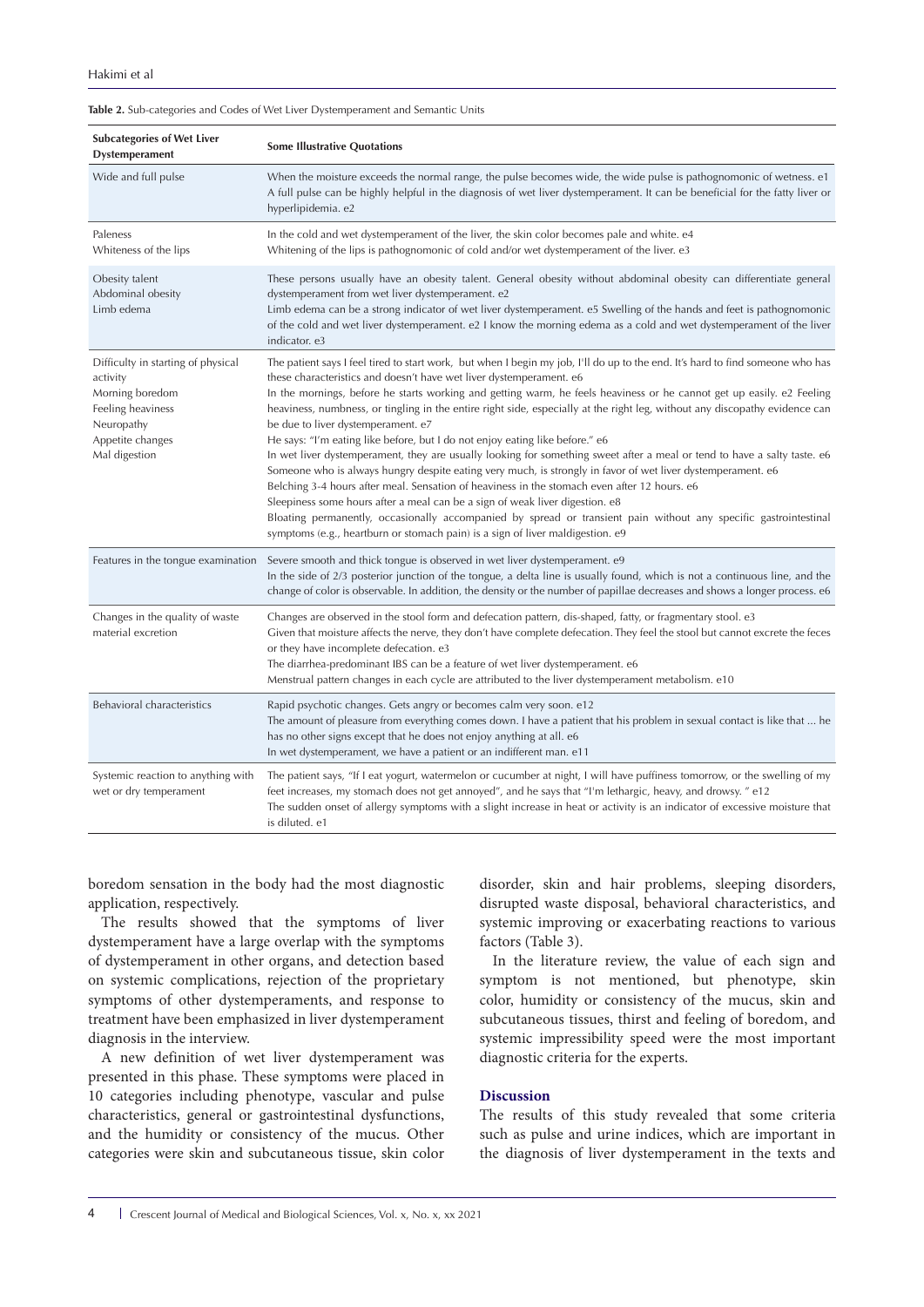|  |  |  | Table 3. Categories, Sub-categories, and Codes of the Wet Liver Dystemperament Concept |
|--|--|--|----------------------------------------------------------------------------------------|
|  |  |  |                                                                                        |

| <b>Categories</b>                                                   |                  | Codes                                                                                                                                                                                                                                                                                                                                                                                                                                                                                                                      |  |
|---------------------------------------------------------------------|------------------|----------------------------------------------------------------------------------------------------------------------------------------------------------------------------------------------------------------------------------------------------------------------------------------------------------------------------------------------------------------------------------------------------------------------------------------------------------------------------------------------------------------------------|--|
| Vascular and pulse characteristics                                  |                  | Flexible pulse, bradycardia, and weak pulse (TEXT)<br>Wide and full pulse (interview)                                                                                                                                                                                                                                                                                                                                                                                                                                      |  |
| Skin and hair problems                                              |                  | Low back and softness of the abdomen or body hair<br>Hair loss                                                                                                                                                                                                                                                                                                                                                                                                                                                             |  |
| Skin color disorder                                                 |                  | White or light-skin, which is occasionally oriental complexion or olive-skinned<br>"Paleness and whiteness of the lips                                                                                                                                                                                                                                                                                                                                                                                                     |  |
| Phenotype                                                           |                  | Is not thin, no puffiness or edema of the face and eyelids**<br>Obesity', obesity talent, abdominal obesity, limb edema**, and morning swelling                                                                                                                                                                                                                                                                                                                                                                            |  |
|                                                                     | General activity | Weakness of the body", heavy feeling in the liver place, and lowed sensation<br>Difficulty in starting the activity and reducing feelings of boredom after the start of activity,<br>morning boredom, feeling heaviness, and feeling heaviness or neuropathy in the right half of the<br>body, especially in the right leg                                                                                                                                                                                                 |  |
|                                                                     | Appetite         | Lack of enjoying food eating, "desire for sweets after meals or salty taste, permanent starvation<br>and lack of satiety, increased appetite, and distaste having breakfast                                                                                                                                                                                                                                                                                                                                                |  |
| General or gastrointestinal                                         | Thirst           | "Decreased thirst, creating great thirst in exposure to heat                                                                                                                                                                                                                                                                                                                                                                                                                                                               |  |
| dysfunction                                                         | Digestion        | Maldigestion<br>Belching 3-4 hours after meal. A sensation of heaviness in the stomach even after 12 hours,<br>feeling heaviness and pain after a meal in the liver, bloating permanently, occasionally<br>accompanied by spread or transient pain without any specific gastrointestinal symptoms, and<br>weakness or pain in the leg                                                                                                                                                                                      |  |
| Humoral production                                                  |                  | Dominance of phlegm/blood concentrations resulting from plasma viscosity and anemia<br>symptoms despite normal hemoglobin                                                                                                                                                                                                                                                                                                                                                                                                  |  |
| Sleeping disorders                                                  |                  | Sleepy/deep sleep and drowsiness                                                                                                                                                                                                                                                                                                                                                                                                                                                                                           |  |
| Behavioral characteristics                                          |                  | Rapid psychotic changes and the lack of enjoyment of various conditions including sexual<br>activity, being patient, or indifferent                                                                                                                                                                                                                                                                                                                                                                                        |  |
| Humidity or consistency of mucus, skin, and<br>subcutaneous tissues |                  | Loose body tissue, especially tissues over the liver<br>Humid skin, sticky moisture on the skin, double chin, layered form, and obese abdomen<br>Humid and pale tongue, sialorrhea, or hypersalivation<br>Sticky saliva, smooth, round, and wide tongue (an increase of thickness and length and width of<br>the tongue), presence of dental effects on the tongue, and decreased density or the number of<br>papillae                                                                                                     |  |
| Disrupted waste disposal                                            |                  | Low volume and diluted urine and diarrhea<br>Disorders in urinary defecation and increased urination, dis-shaped, fatty and fragmentary stool,<br>incomplete and delayed defecation, mucus excretion with stool, diarrhea-predominant IBS<br>patterns, excessive sweating, increased volume of semen discharge, and changes in menstrual<br>blood                                                                                                                                                                          |  |
| Systemic improving or exacerbating reactions to various<br>factors. |                  | *Distaste watery foods, systemic symptoms of exacerbation from fatty or sluggish foods, humid<br>weather, improving in dry weather or with dry temperament foods eating, and sudden onset of<br>allergy symptoms with a little heat or activity                                                                                                                                                                                                                                                                            |  |
| Para-clinic                                                         |                  | Increased volume and dilution of semen in the spermogram, increased interstitial water, fat and<br>low muscles in the in-body measurement. Hyperlipidemia, the existence of dyslipidemia before<br>emerging gastrointestinal symptoms such as bloating and heartburn, gastrointestinal symptoms,<br>along with metabolic syndrome, evidence of fatty liver disease, increased liver enzymes,<br>hormonal disorders (e.g., FSH and estrogen), and lack of mature follicles may be observed in<br>every liver dystemperament |  |

*Note*. IBS: Irritable bowel syndrome; FSH: Follicle-stimulating hormone.

\*\* Typical and more agreement between experts; \* is important in some experts opinion.

interviews, have not been made applicable by the experts. It may be due to changes in the general lifestyle, and some of the diagnostic indicators of liver diseases used by ancient scholars are now unusable.

The concept of liver dystemperament has been described based on symptoms and other conceptual aspects such as the mechanism, and changes in the structure of the liver have not been completely explained in any of the texts, literature reviews, or interviews.

In the theoretical phase, diagnosis is based on some scattered symptoms. It should be noted that a new definition of wet liver dystemperament, which has not so far been mentioned, was extracted in this study. Wet liver dystemperament was classified into three main themes

of systemic, local, and para-clinical symptoms and 10 categories.

The categories of wet liver dystemperament are accompanied with the diagnostic symptoms of general temperament in ITM manuscripts as 10 items. Such items included the condition of skin touch, muscle and fat mass, hair condition, skin color, physique, impressibility speed, sleep and wakefulness, physical function, quality of waste matters (i.e., stool, urine, and sweat), and psychic function. Thus, the liver dystemperament can be regarded as a disorder in general temperament. This is a logical consequence of the fact that the liver is the site of the humors, and any dysfunction can affect the whole body (5,19).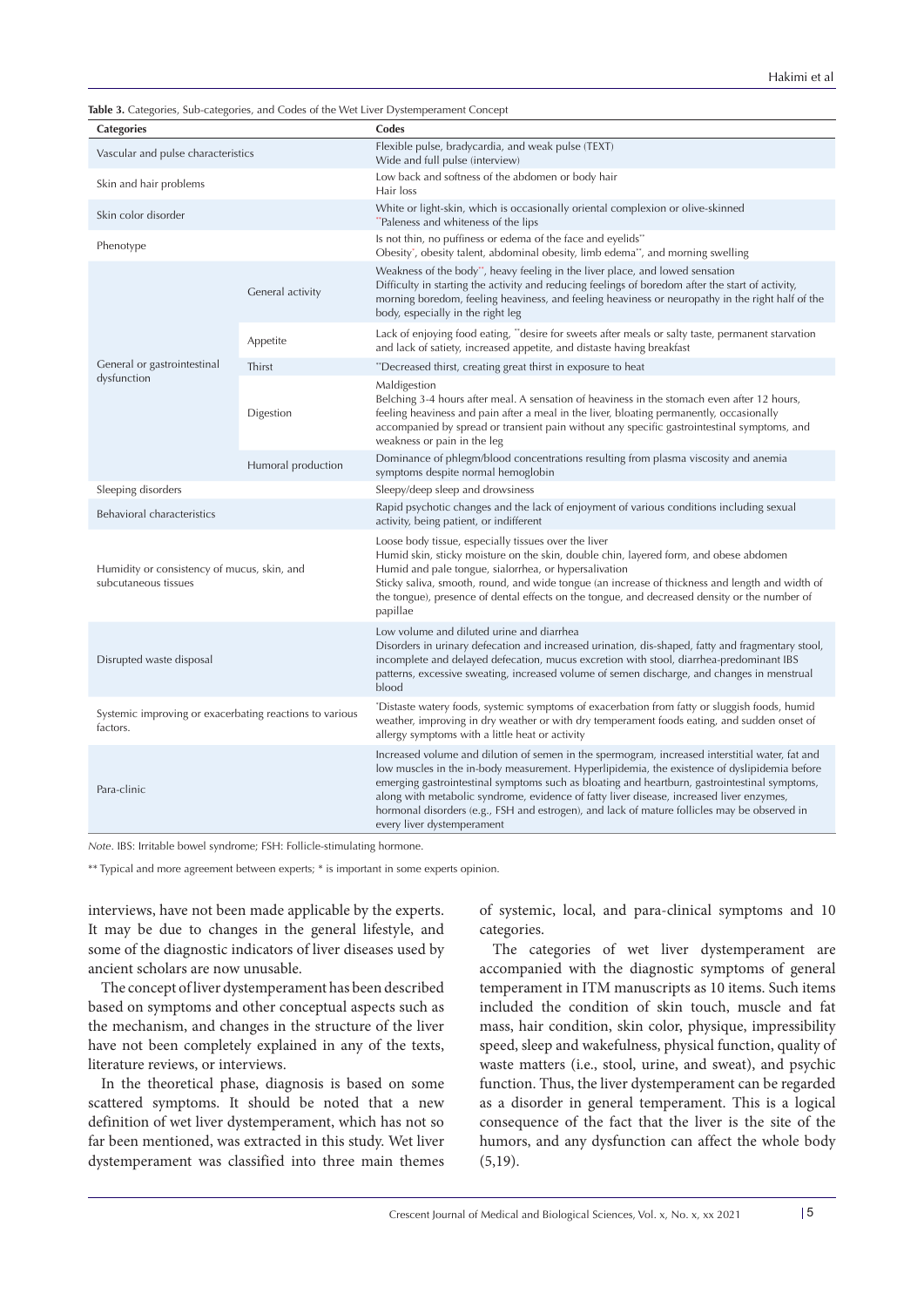In the study by Shahkarami et al, the diagnostic symptoms of liver dystemperament were classified into 10 groups and referred to as local hair on the liver and vein forms (19) which further indicate the intrinsic temperament of the liver compared to liver dystemperament (5). In the assessment of our findings with those of conventional studies on liver dysfunction, obesity has a negative impact on non-alcoholic fatty liver disease (NAFLD) and metabolic syndrome at all aspects and stages of the disease (20). The depletion of adipose tissues and muscle loss are major changes in body composition in patients with advanced cirrhosis (20). The deleterious effects of obesity, including non-alcoholic steatohepatitis, are strongly correlated with visceral adipose tissues (21). Lipolysis from this tissue generates free fatty acids delivered directly to the liver (20).

Patients with chronic liver disease can have a wide spectrum of cutaneous manifestations including xerosis, nail changes, pigmentary changes, hair changes, jaundice, infections, pruritus, and spider angioma (22). Muscle cramp may occur with great frequency and is associated with poor quality of life and sleep disturbance in chronic liver diseases (23). Difficulty with sleep initiation, frequent nocturnal awakening, sleep maintenance insomnia, shortened sleep duration, and poor sleep quality and refreshing sleep are the most common sleep disorders in patients with chronic liver disease or cirrhosis (24). Another investigation reported the accompaniment of fatigue and psychiatric illness such as anxiety or depression with chronic liver disease and NAFLD (25). There is increasing evidence that gut microbiota plays a role in the development of hepatic steatosis (20). Additionally, bile acid excretion and its absorption disorders are important in digestion and induction or treatment of constipation and diarrhea (26). The anemia of diverse etiology is a common complication of chronic liver diseases. The causes of iron anemia include acute or chronic gastrointestinal hemorrhage and hypersplenism secondary to portal hypertension (27). Aplastic anemia may follow the development of hepatitis (27). There is another theory that conjugated bilirubin triggers anemia by inducing erythrocyte death (28). NAFLD is not only liver dysfunction but also an emerging multifaceted systemic disease (29), which is in line with the findings of this study.

# **Conclusions**

Liver dystemperament is a spectrum of liver dysfunctions and can include some initial symptoms before para-clinic symptoms or complex complications associated with disorders in para-clinic findings.

The explanation of the liver dystemperament concept is the first step toward the development of a therapeutic or diagnostic protocol. It can also be a step toward interventions through lifestyle modifications and herbal medicine complementary therapies. The results of

this study can be used to design a diagnostic wet liver dystemperament tool for the assessment of its relation or prevalence in liver diseases, including NAFLD, to promote diagnostic, therapeutic, and research goals.

Further theoretical and empirical studies are needed to enhance the knowledgebase of liver dystemperament. A definite concept of wet liver dystemperament is required based on its symptoms, conceptual aspects (e.g., physiology), or the mechanisms and changes in the structure of the liver.

There is a need for the development of valid and reliable diagnostic tools, as well as the determination of major and minor diagnostic criteria based on extensive studies on patients with wet liver dystemperament.

#### **Authors' Contribution**

FH and MM: concept and design. FH, MA, HN, PJ and EP: data collection and interpretation of data. FH, FY and AA: performing of the study and writing of the draft. All authors read and approved the study.

#### **Conflict of Interests**

Authors have no conflict of interests.

#### **Ethical Issues**

This study was approved by the Ethics Committee of Shahid Beheshti University of Medical Sciences (Permission No. 1395-629).

#### **Acknowledgments**

This study is a part of the thesis entitled: Explaining and Item Generation of Diagnostic Tool of the Wet and Dry Dystemperament (*sue-mizaj*) of the Liver in Iranian Traditional medicine (Persian medicine) which was supported by a grant from Shahid Beheshti University of Medical Sciences.

#### **References**

- 1. Mulaikal TA, Emond JC. Physiology and anatomy of the liver. In: In: Wagener G, ed. Liver Anesthesiology and Critical Care Medicine. Cham: Springer; 2018:3-19.
- 2. Guan YS, He Q. A current update on the rule of alternative and complementary medicine in the treatment of liver diseases. Evid Based Complement Alternat Med. 2013;2013:321234. doi:10.1155/2013/321234
- 3. Rezadoost H, Karimi M, Jafari M. Proteomics of hot-wet and cold-dry temperaments proposed in Iranian traditional medicine: a Network-based Study. Sci Rep. 2016;6:30133. doi:10.1038/srep30133
- 4. Mojahedi M, Naseri M, Majdzadeh R, et al. Reliability and validity assessment of Mizaj questionnaire: a novel self-report scale in Iranian traditional medicine. Iran Red Crescent Med J. 2014;16(3):e15924. doi:10.5812/ircmj.15924
- 5. Avicenna. Al-Qanun Fi Al-Tibb [Canon of Medicine]. 2004.
- 6. Aghili Khorasani Shirazi M. Kholassat Al-Hekmah (The Principal's of Traditional Iranian Medicine). 2006.
- 7. Heydarirad G, Choopani R. "Dry mouth" from the perspective of traditional Persian medicine and comparison with current management. J Evid Based Complementary Altern Med. 2015;20(2):137-142. doi:10.1177/2156587214558596
- 8. Pasalar M, Zarshenas MM, Bagheri Lankarani K. Good Digestion is a Key Element for Healthy Hearts: An Appealing Concept from Avicenna's Viewpoint. Medical Hypothesis, Discovery & Innovation Interdisciplinary Journal. 2014;1(2):2- 4.